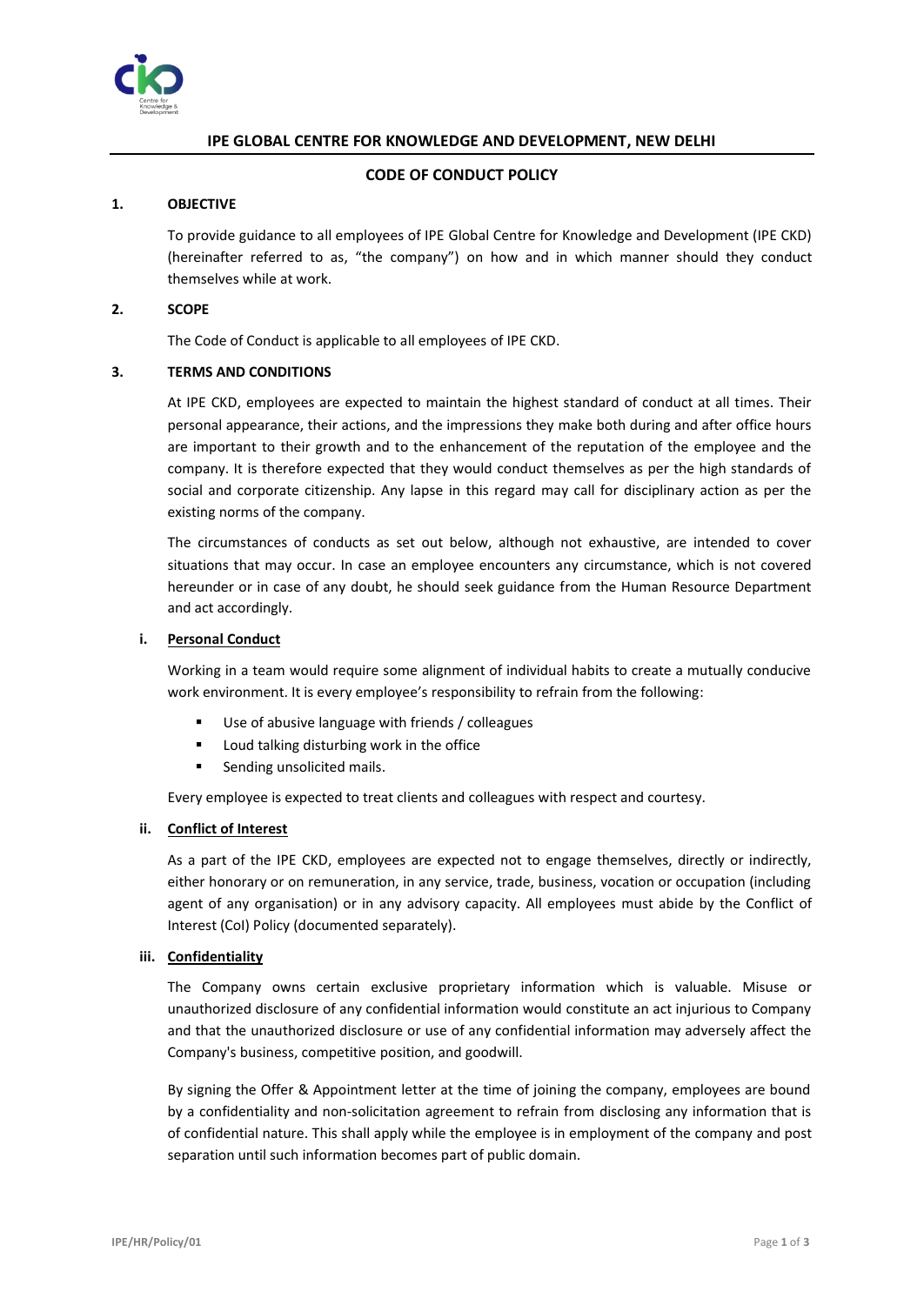# **iv. Talking to Media**

Employees are refrained from talking to media unless authorised by the management.

#### **v. Compliance with Rules & Regulations**

The employees are expected to follow the following rules and regulations. In case an employee is found to be not observing the same the company would apply the disciplinary policy.

Employees are expected to adhere to all rules/policies/instructions / notices applicable.

Employees are discouraged from making false complaints, statements, and representation to anybody that is likely to bring the company into disrepute, disrespect, or defamation in the eyes of the public or in the eyes of law.

Employees are expected to be absent only when their leave has been sanctioned and are not allowed to overstay beyond sanctioned leave.

Employees are expected to receive/ accept official communication.

Employees are not expected to distribute or exhibiting of newspapers, handbills, pamphlets, or posters of any kind inside the company premises without the written sanction of the management.

Employees should not raise false grievance.

#### **vi. Gifts**

The company as a matter of policy discourages its employees to take the clients out for diner/ drinks and give them gifts.

IPE CKD does not support the action of employees securing material benefits from any institution/individual for the purpose of securing projects or for any other benefits. If any employee is found resorting to such means, then legal action would be taken by the company.

The company strongly prohibits its employees from offering bribes to any authorities/institutions and hence would not support such acts of misconduct.

Likewise, any gifts received by any person from a client, vendor, or any other party must be brought to the notice of the management and handed over to the company. The only exceptions are diary, calendar, and planners.

However, the company encourages its employees to send greeting cards/email to its external client during Diwali/ New Year. For this, each year, the company prepares greeting cards with company logo. Each employee would send their request to the Corporate Communication Department at least 45 days before Diwali or New Year, so that the cards/e-cards can be sent to them. Standard formats for email greetings should be used.

# **vii. Fraud**

Employees should produce genuine and authentic bills to seek reimbursements for travel, food, medical, petrol, etc. **If found guilty strict action will be taken, including termination from the services of the company.**